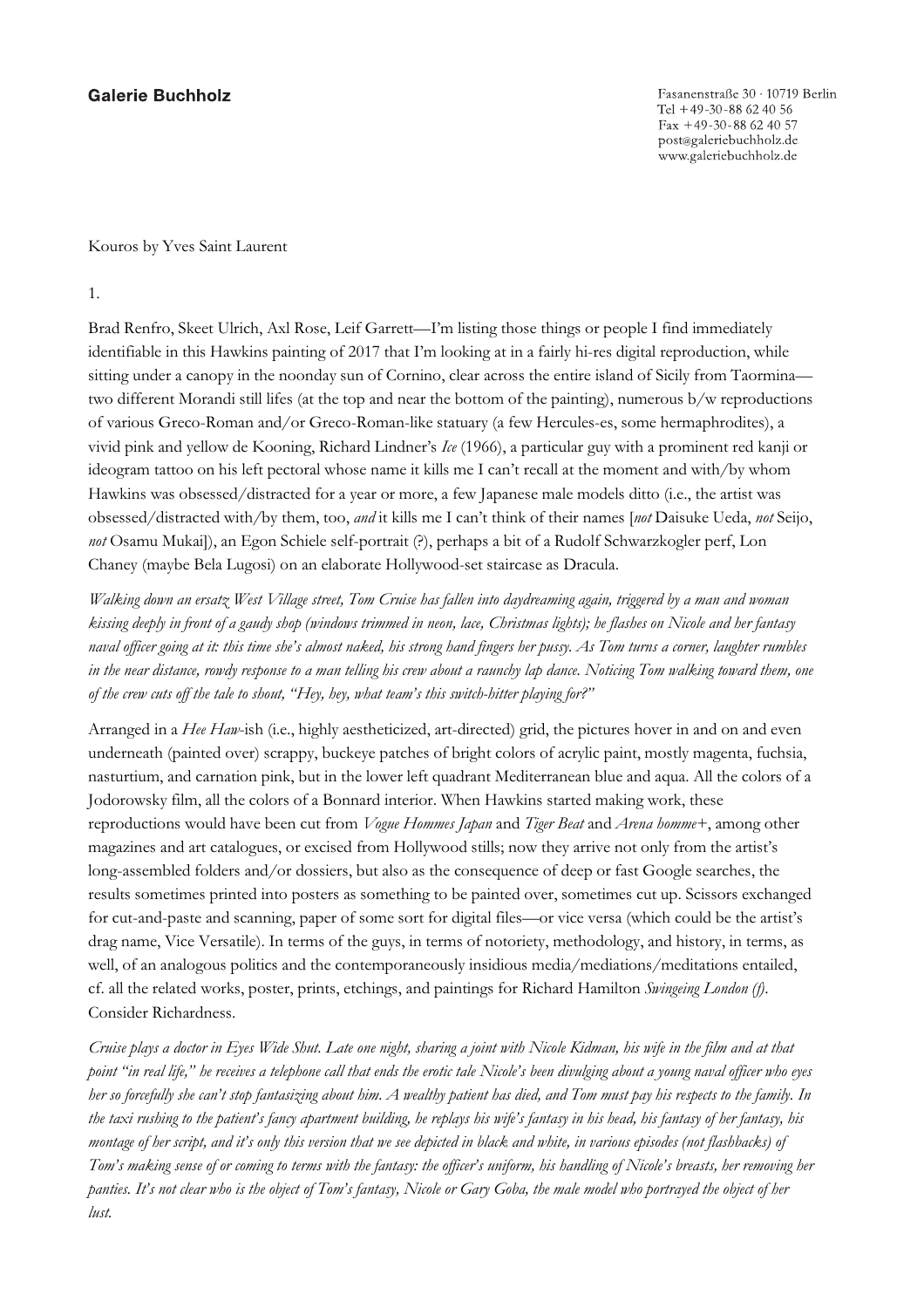The painting operates as a codex-machine about a history of painting and art-making, Hawkins's own but also the medium from modernity to now, and each of its pictures synchronizes various hot points or flashes in that history. I.e., Axl Rose suggests *Appetite for Destruction* or *Use Your Illusion* as imperatives for how to begin considering the pictures assembled, which is to say, more than merely an example of what it means to be head-banging, more than merely a dialogue between destruction and illusion, a dialogue at the core of collage, between modernism's rowdiness and these paintings' facture (arranging the boys like so many flowers in a vase **[***fleurs du mal*, mall flowers**]** removing them, painting around them, on top of them, revising or scrapping the result until some prime stasis is achieved). Morandi's still lifes provide a commentary on the solitary artist returning again and again to what fascinates him, however many times and in however many manners he's already depicted it (*them*). The Greco-Roman hunks, an insistence on lust as a foundational impulse of and/or raison d'être for art-making; classical fundaments, *nalgas*; figuring out what a body is and what's to be done with it; cram session on the relation between things and people, people as things. Lindner's *Ice*, BDSM as inspiration and aesthetic, but also the reproducibility of the image, a nod to the cover of the first issue of *Avant-Garde*, the back-and-forth give-and-take of magazines and erotic pulp and art. Brad Renfro, his role in *Bully*, him in pale blue boxers, sweat-soaked, dancing for prize money as a reluctant late entry into an amateur stripper night at a gay bar; Brad Renfro, living fast and dying young, which is to say, Brad Renfro put to use and/or educated about his choices by Larry Clark, and not quite knowing how to deal with that; Brad Renfro elegized. Count Dracula, Count Chocula, Vincent Price-types; the Hollywood set, the staging of certain private fantasies and compulsions. Not unlike that hot guy's pec ideogram (I still can't remember his name!), the pictures function like written characters for the idea of things without indicating how to say them. Or what to say about them.

*Tom's bewildered when the guys yell "Look at this faggot!" to him. Mostly in varsity jackets and Yale sweatshirts, each of the chorus lands a verbal punch. "Looks like the pink team." The antagonists keep approaching one another, and a rough blond soon shoulders Tom off the sidewalk and into a parked car, warning, "Watch it, you faggot." Tom's even more shaken, off-balance, as he's wished "Merry Christmas, Mary," hoping that's it. But the squad's not finished.* 

Rod Stewart rushed to the emergency room, after collapsing on stage, mid-concert; doctors pump his stomach and find it full of semen. Richard Gere rushed to the emergency room, after…*something*; doctors find a gerbil (*rodentia gerebillinae*) up his ass and remove it. John Travolta paying hush money to various masseurs. Eddie Murphy ditto to tranny hookers. Will Smith leaning in to wedlock and children. Tom Cruise auditioning young actresses for the role of his bride-to-be. These rumors from time past never really go away, returning like a herpes flare, when least expected, or wanted, which is the essence of rumor. When Matt Dillon, Leif Garrett, Keanu, and Mark Wahlberg appear again, major players in this series—now along with Justin Bieber and Nick Jonas (their stand-ins, their understudies) as well as porn-y or model-y others (simultaneously their doppelgängers, devolutions, and apotheoses)—of Hawkins's new combine-paintings, and appear as they were in his earliest work, which is to say in their prime (*kouros state*), summoned with and/or represented by techniques also harkening back to Hawkins's earliest modes (collage, digital manipulation, dossier-pillaging), some notion of rumor or fantasy is rebooted. The combines operate as history paintings, organizing as much as deranging time and materials as idiosyncratically as desire does. History's that nightmare we all participate in, whether we wish to or not.

*Varsity Jacket bends over as a buddy slaps his khaki'd ass for Tom: "Prime cut of meat, baby!" They take Tom for a local "butt-brother," a "stupid faggot," wondering if he wants "to take a ride in this fudge-tunnel." Tom's shell-shocked. "Moonpuncher!" "Macho man!" They warn him that he's standing so close he should have tits. Tom finally begins to walk away. "Go back to San Francisco, where you belong, man" hanging in the air.*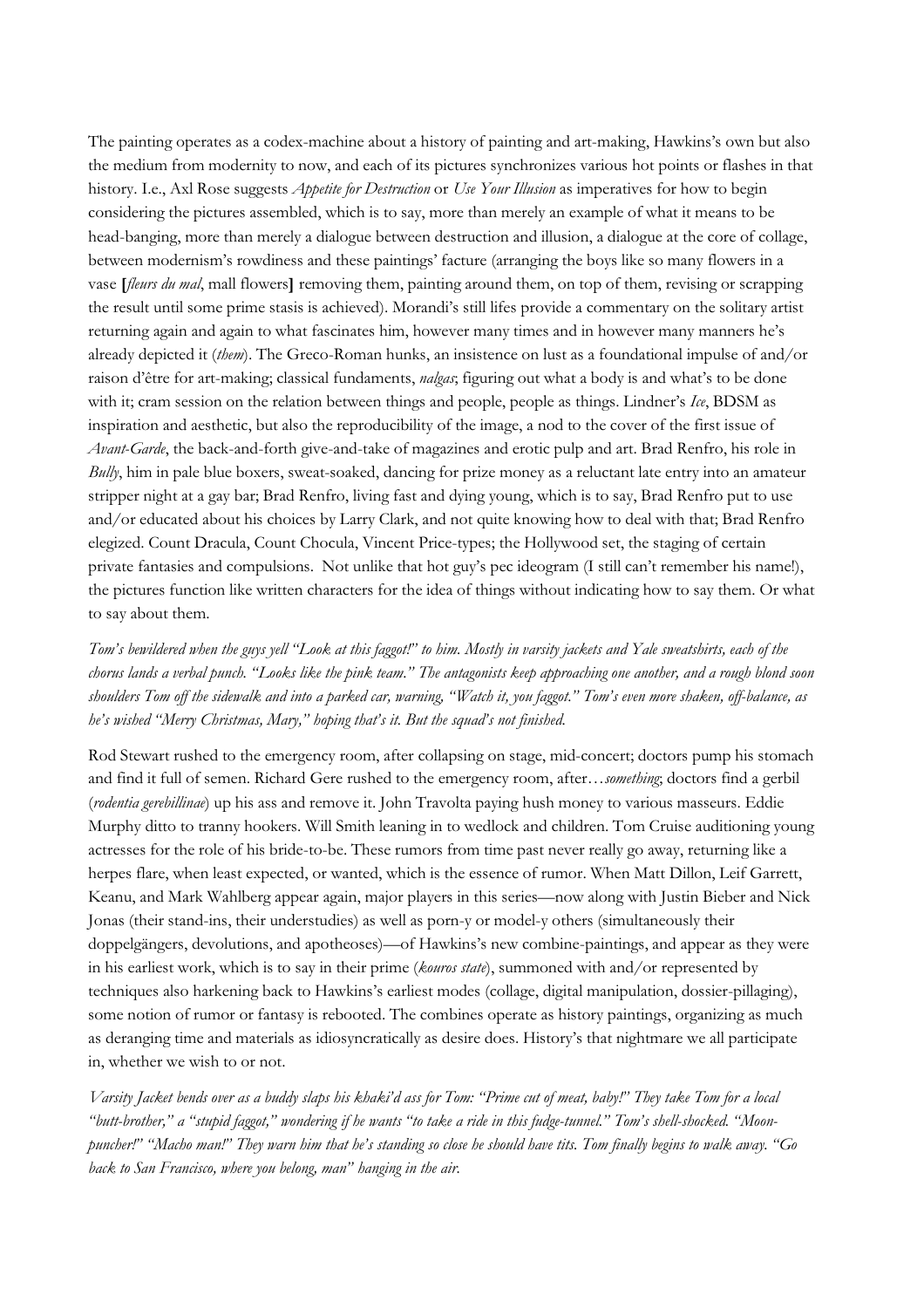I was going to mention Rock Hudson feeling trapped on the set of *Dynasty*; not able to ask for a script rewrite, he saw only an ultimatum—either announcing he had aids or kissing his scene partner, Linda Evans: but that's not rumor. I was going to say something about Kubrick having Tom "play doctor" or his committing Tom and Nicole to his whim for three years in creating an allegory about many aspects of their actual lives: that's not rumor either. Given the recursive energy of the combine-paintings, hung up on—the way one used to say (it seems a phrase now out of fashion) that one was "hung up on" someone, as in *unrequitedly crushing on*—the tension or difference between collage and painting, the combine's vanishing-point resolution, I was going to try to wrangle something out of the fact that Hawkins's MFA thesis show from CalArts was made up of paintings of Tom Cruise, done in a fecally palette and facture, with forlorn textual additions. If there were an Ur-Holy Trinity for Hawkins, the vertices of the beatific triangle (making a better Blinky Palermo?), a threesome role-playing "father," "son," and "ghost," would genuflect to

## Matt Dillon Tom Cruise

## Maxwell Caulfield

*Soon after the quasi-bashing, in a kind of gay panic, Tom allows a lovely lady of the evening to pick him up and take him to her place. Nothing much happens, but he later returns to her apartment and encounters her roommate, who, in passing, tells Tom that her friend just tested HIV+.*

## 2.

I watched the opening half hour or so of *Bully* last night. I remembered the movie starting with the "teen amateur night" stripping contest. Every guy on stage in his BVDs, gyrating, looks to be around 16 or 17. Really the scene doesn't happen until about 10 minutes or so into the action. The actual opening shot is a close-up of Brad Renfro on a landline in bed. "I want you to suck my big dick," he insists, eyes focused, but not on anything in front of him. A diamond stud twinkles on the lobe of his left ear. He's very pretty. His mom's voice, telling him it's time for dinner, interrupts his phone-sex gig, but not before he says, "I want you to lick my balls."

Brad Renfro was discovered by Joel Schumacher, who cast him in *The Client*, having done a national search for a "tough kid" who, it was reported, *had the necessary life experiences to understand his character*. Big box office for the legal thriller based on a John Grisham novel changed his life. Earlier in his own career, Schumacher designed the costumes for Woody Allen's *Interiors*, and if you study Geraldine Page's impeccable ensembles in that film you'll understand why I mention it. Schumacher had an eye for how things (films, clothes, life) hang on a body.

There's a beeline to be made from Brad Renfro to Brad Davis via Bradness. Fassbinder would have understood his existence, his hardscrabble *life experiences*. Ditto Genet. Brad Wrenfro. His flight through life's to-and-fro. A sad journey? A caution at least, I guess. I don't know. His Wiki page entry states that his mom, an addict, introduced him to heroin by shooting him up for the first time when he was 12. During the middle of the *Bully* shoot he and a friend attempted to steal a yacht. Brad Renfield, attentive to his master. Be rad (B[rad]). Win so. Except he didn't or couldn't, never had the chance, not for long. Stay gold, Ponyboy. Stay gold, Brad Rentboy. Brad SRO.

Brad Renfro wasn't Hercules. He wasn't even Patroclus. No Achilles caring for him. He wasn't cast in bronze, no scenes from his life painted on an urn. Clay lasts longer than celluloid. If you asked someone now the age he was in *Bully* (18) or at which he OD'd (25), would he/she/they have ever heard of him or watched even one of his films? I wonder if anyone ever bothered to ask Brad about what he thought art was, whether that